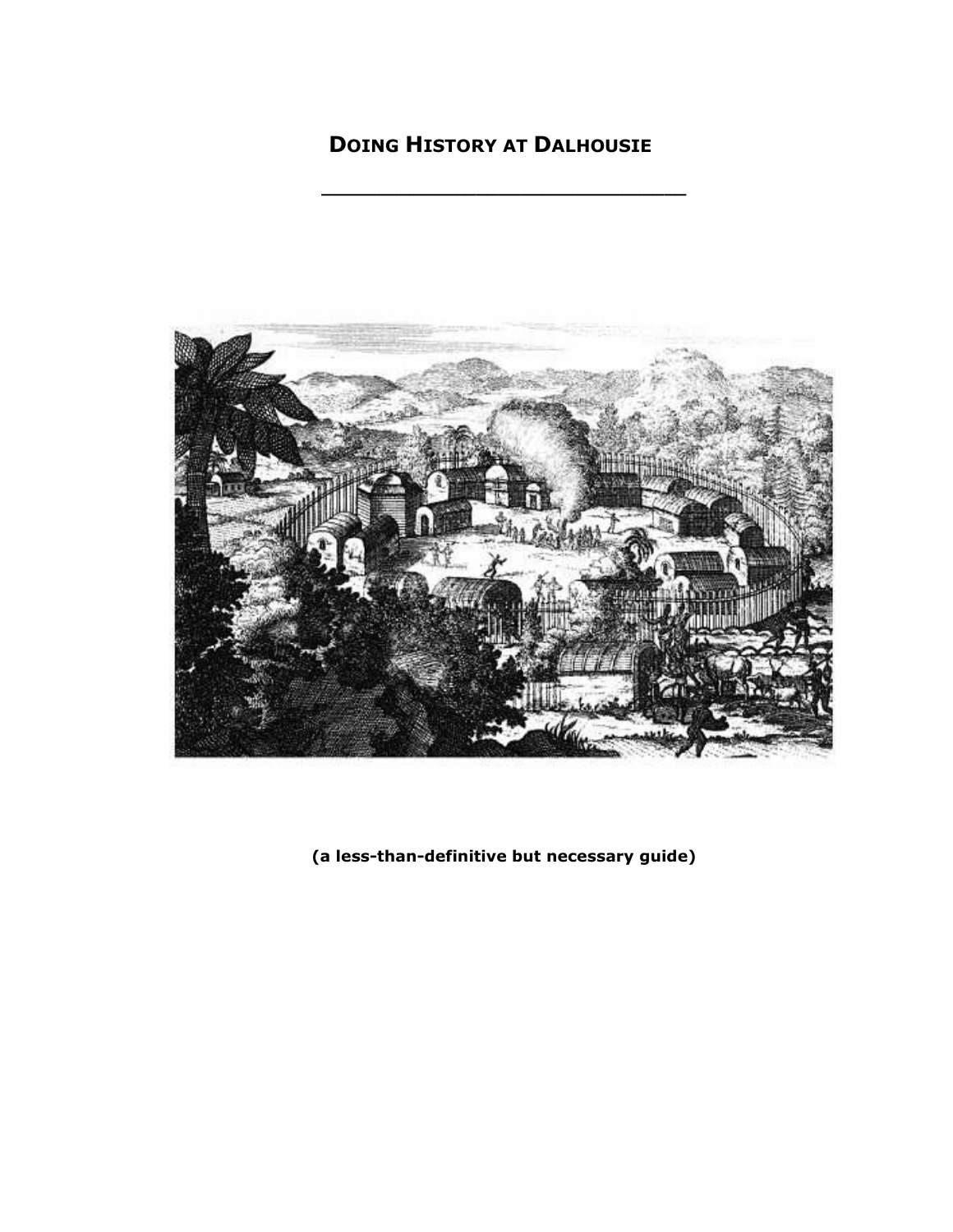# **Dalhousie University History Department Style Guide**

# **FUNDAMENTALS: PLANNING AND TIME MANAGEMENT**

As a university student, you will inevitably experience one or two weeks of each term when it seems that everything is due at once. These weeks are intimidating, and can be even more trying if you have never written an essay before, or are out of practice. But you can prevent such anxiety by planning ahead. Remember to give yourself sufficient time to do enough research and write the essay without resorting to an all-nighter just before the paper is due. All-nighters may seem like something fun that all university students do, but they ultimately compromise the quality of your work.

Make sure you understand the assignment you have been given. This might help eliminate some of the panic that can set in at essay time. What is the assignment asking you to do? Generally, professors aren't expecting a PhD thesis, but are seeking proof that you can do the research necessary for a scholarly paper, and present a simple argument about your topic based on that research. They are often trying to get students to identify what other scholars have said about an issue or topic in their discipline, to think independently and evaluate the issues at hand, and to then express the result clearly in an organized fashion. In addition, they are seeking a paper that reflects the themes of the course and that is presented clearly with proper attention to grammar, spelling, and sentence structure.

Don't wait until a week or two before the paper is due to head off in search of sources. A host of students, all with papers due at the same time, means that resources in the library get snatched up quickly. The most important thing to remember is to plan ahead and allow yourself enough time to work on the essay, without worrying about the other papers you have due. You have a syllabus for each course, so use them to plan a work schedule for the term.

So, with all this in mind, let's get down to business. There are two essential components to producing an essay: research and writing. What follows is a brief overview of both processes, designed to get you started or help you along the way.

# **RESEARCH**

If you are trying to decide on a topic, or have already decided and want to begin your research, the best place to start is with the SUBJECT GUIDE for history located on the Dal Libraries website. To find the SUBJECT GUIDE, go to the library home page [\(http://libraries.dal.ca](http://libraries.dal.ca/) or click on "Libraries" on the Dal homepage), then click on the "Subject Guides" tab. You will find history under "Arts & Humanities". Click on "History."

After selecting history, you'll arrive at the history SUBJECT GUIDE's homepage. Here you will find some quick links to search engines for books (such as Novanet and WorldCat) and some of the main electronic repositories for scholarly articles (such as JSTOR and Historical Abstracts). On this page you will also find help with writing and citation, as well as information on using the library catalogue and how to order books that Dalhousie or other Novanet libraries do not own (this service is called Document Delivery).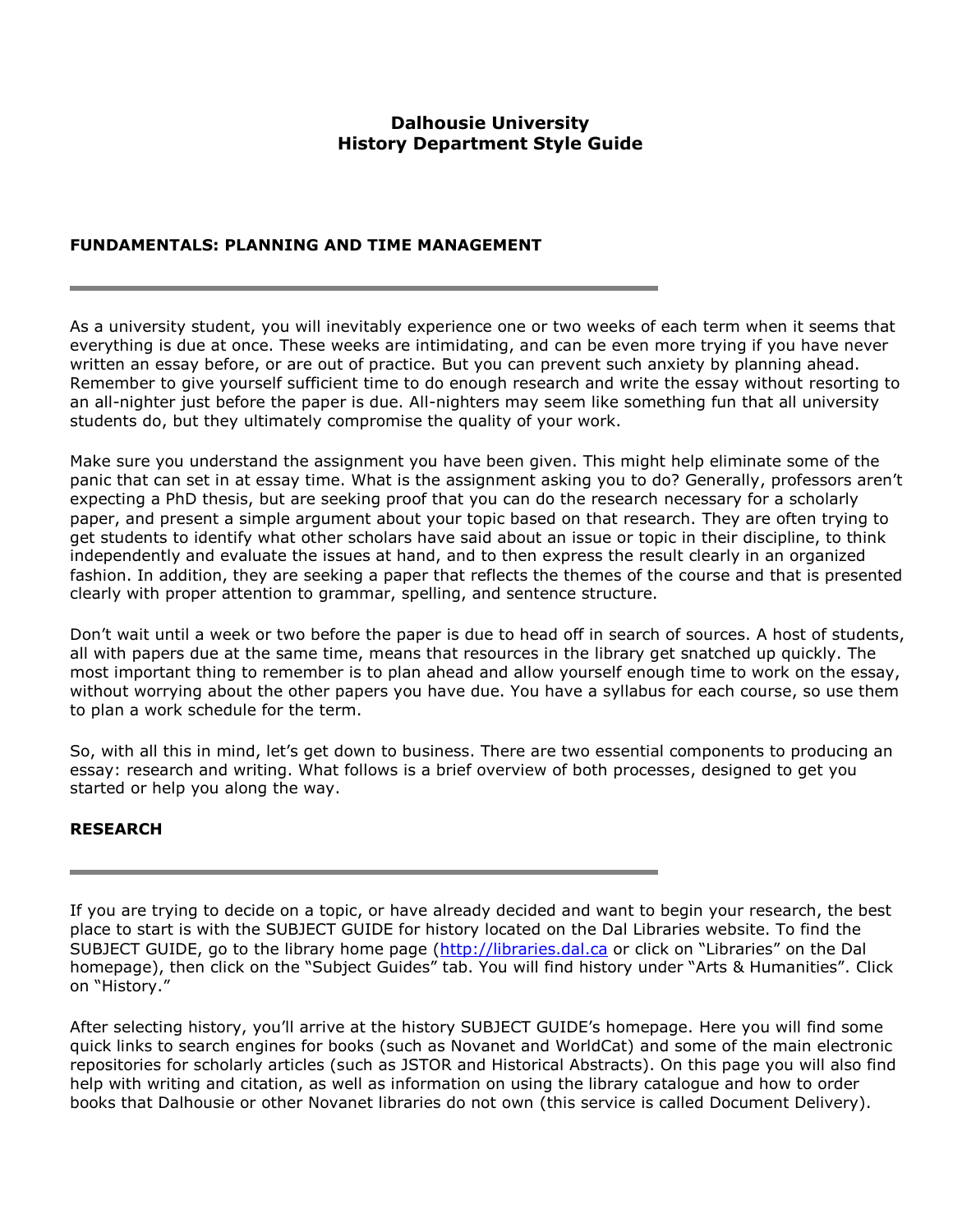# *Selecting a Paper Topic*

If you have yet to choose a topic for your essay, select the KEY REFERENCE TOOLS tab in the history SUBJECT GUIDE. A drop-down menu will appear when you place your cursor over this tab. The drop-down menu is divided into geographic regions. Select the region that is most appropriate to your subject. Once you've made your choice, you will see the relevant material available to you either in print in the Killam reference section, or online. Remember, material found in KEY REFERENCE TOOLS is designed to provide general information about a subject, and is not considered fit material to use for your essay. It can, however, be very useful reading when trying to narrow down a topic or issue to explore in more depth.

# *Delving Deeper: Finding Primary and Secondary Sources*

Once you have selected a topic, you can use the KEY DATABASES and PRIMARY SOURCES tabs to find relevant and appropriate sources for your essay. Clicking on KEY DATABASES provides you access to the major databases for locating historical articles. These include, but are not limited to: American History and Life, the main database for North American history; Historical Abstracts, to access articles for subjects outside of North America; JSTOR, EBSCO, ProQuest and other electronic journal repositories. You will also find more subject-specific databases, like the Bibliography of British and Irish History or Index Islamicus. Of course, don't forget about the Novanet Catalogue to find books held by Dalhousie or at other libraries in the Novanet system, and to find journal articles whose titles and publication information you already know. Books held at these other libraries can be brought in via Novanet Express for no charge.

Click on the PRIMARY SOURCES tab to locate material pertinent to your topic, written during the period that you are studying. Once again, placing your cursor over this tab will generate a drop-down menu divided by geographical regions. Select your region and you will find an array of sources available online, in print, or on microfilm/fiche.

# *The Other Source of Sources: Evaluating Websites*

The World Wide Web can be a useful resource or a scourge for researchers. Students hit the web to do some quick research on any topic – but few take the time to evaluate the web sites they find before they incorporate the information into their essays. The result is that sometimes sixth-grade class web projects make their way into university–level scholarly papers. Before using a website for your essay, evaluate it. Ask yourself some or all of the following questions:

- Who is the intended audience the web site is trying to reach? Sixth grade students? Scholars? General public? You can evaluate this by looking at the content, tone and style of the page (Hint: If any of the text is moving or whirling in any way, give it a pass)
- Does the page look complete- or is it still a work in progress? Is there any date to indicate the last update of the website?
- Is it clear who is responsible for the page? Is the author or producer of the site clearly identified? (Hint: Websites produced by, or affiliated with universities can often be identified by .edu if they are American, or .ac.uk if they are British)
- What credentials or expertise can the author of the site claim on the subject? What are their qualifications?
- Is there an e-mail link, phone number or address provided to which you can direct questions or comments?
- Is the page protected by copyright? Who owns it?
- What topics are covered and to what depth are they explored?
- How reliable is the information?
- Is credit given to sources? Is there a bibliography attached to the information on the web page? Are links provided to supporting documents or web pages? Are facts, statistics, etc, clearly cited?
- Is the page unbiased? To what extent is it trying to sway your point of view?
- Is the page appealing and user-friendly?
- Who can access the site? Is there a fee for doing so?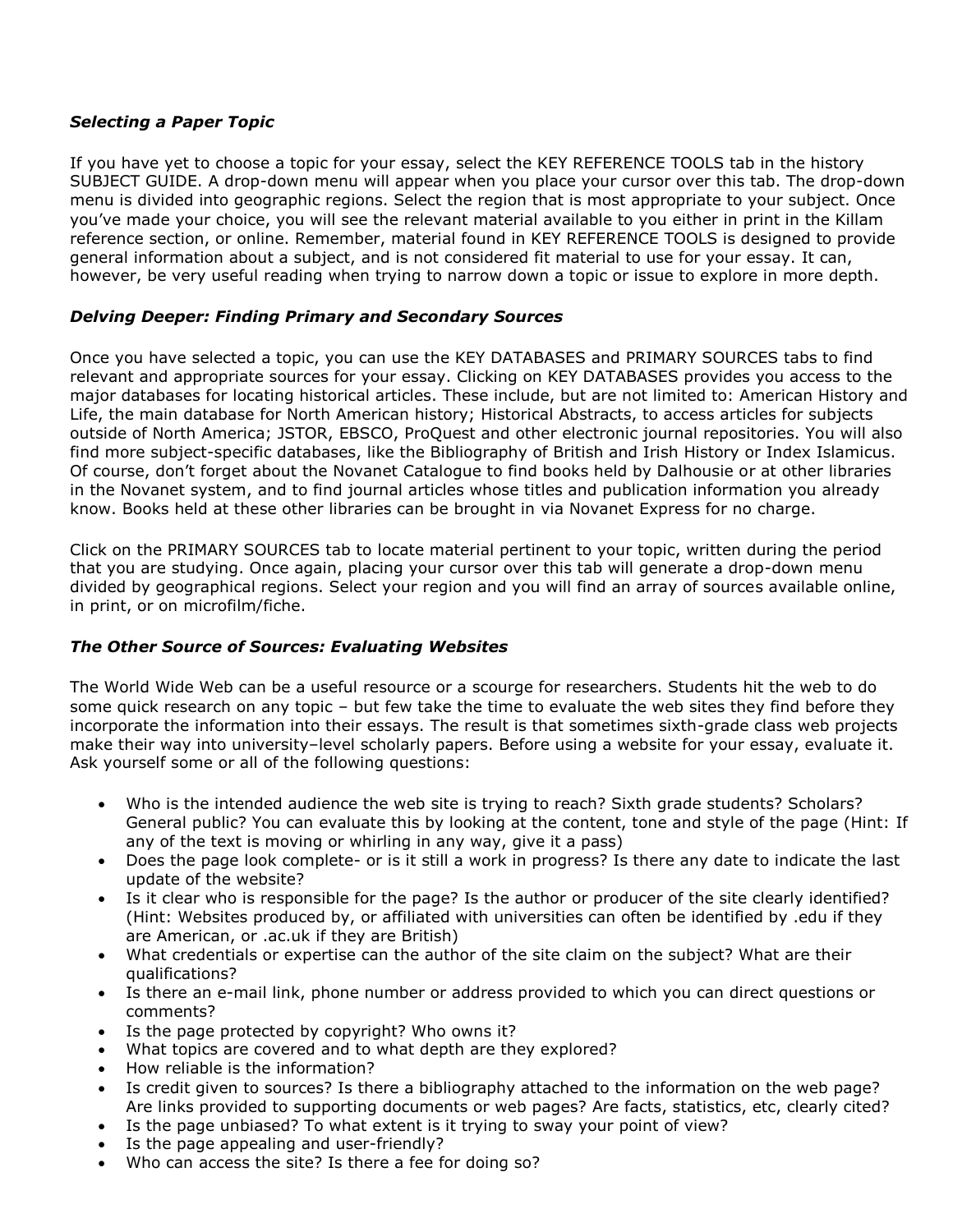#### *Real People Can Help, Too*

Library staff are there to help you and are an excellent resource. Reference librarians have helpful information on researching a topic in history. Roger Gillis is the library's subject specialist for history, and his contact information is prominently displayed on the history SUBJECT GUIDE's homepage. Of course, you may also contact your professor or TA for help, too. Just don't leave it until the last minute.

#### **WRITING**

If you are new to writing essays or out of practice, don't panic. The Writing Centre in the Killam Memorial Library provides non-credit writing classes as well as one-on-one tutoring for students, and offers an array of specialized services for students who have learned English as a second or foreign language.

Visit the Writing Centre at [http://writingcentre.dal.ca](http://writingcentre.dal.ca/) for more information. Or you may visit them in person in the Ground Floor Learning Commons of the Killam Library, Room G40C. They can also be reached by phone at 494-1963 or email: WritingCentre@dal.ca.

#### *Making Your Point: Have a Thesis*

Your own personal thoughts and musings on a topic do not make a first-class scholarly paper. An essay should have an argument and must try to prove a point by using the evidence you present from your research. Essentially, an essay is a long answer to a question, or set of questions, that you have asked yourself about your topic. Your thesis, then, is the answer to such question(s), stated briefly in one or two sentences at the outset of your paper. It is then your job to elaborate on this answer, using the evidence you've gathered from your research to convince your reader that your conclusion is sound. Revisit your thesis in the concluding paragraph of your paper, and provide a brief summation of the evidence.

It's quite normal to have developed a thesis early in the research process, only to have it challenged by further research. Don't be afraid when this happens, but do ask yourself whether or not this new evidence changes what you initially thought about your topic. It is alright to adjust your conclusions as your research progresses; in fact, your paper is usually the richer for it.

For more information on how to write essays, you can consult the following resources:

[http://libraries.dal.ca](http://libraries.dal.ca/) – Select the WRITING AND STYLE GUIDES tab from the libraries main page. The history SUBJECT GUIDE homepage also contains a section devoted to "Writing History Papers.

[http://owl.english.purdue.edu](http://owl.english.purdue.edu/) – "The Purdue Online Writing Lab (OWL)" provides extensive information about the writing process. Click on "Non-Purdue Instructors and Students" on the left sidebar.

The Craft of Research – Wayne Booth

The History Student Writer's Manual - Mark Hellstern, Gregory Scott, Stephen Garrison

Writing History : A Guide for Students - William Kelleher Storey

*Some Words on Words...*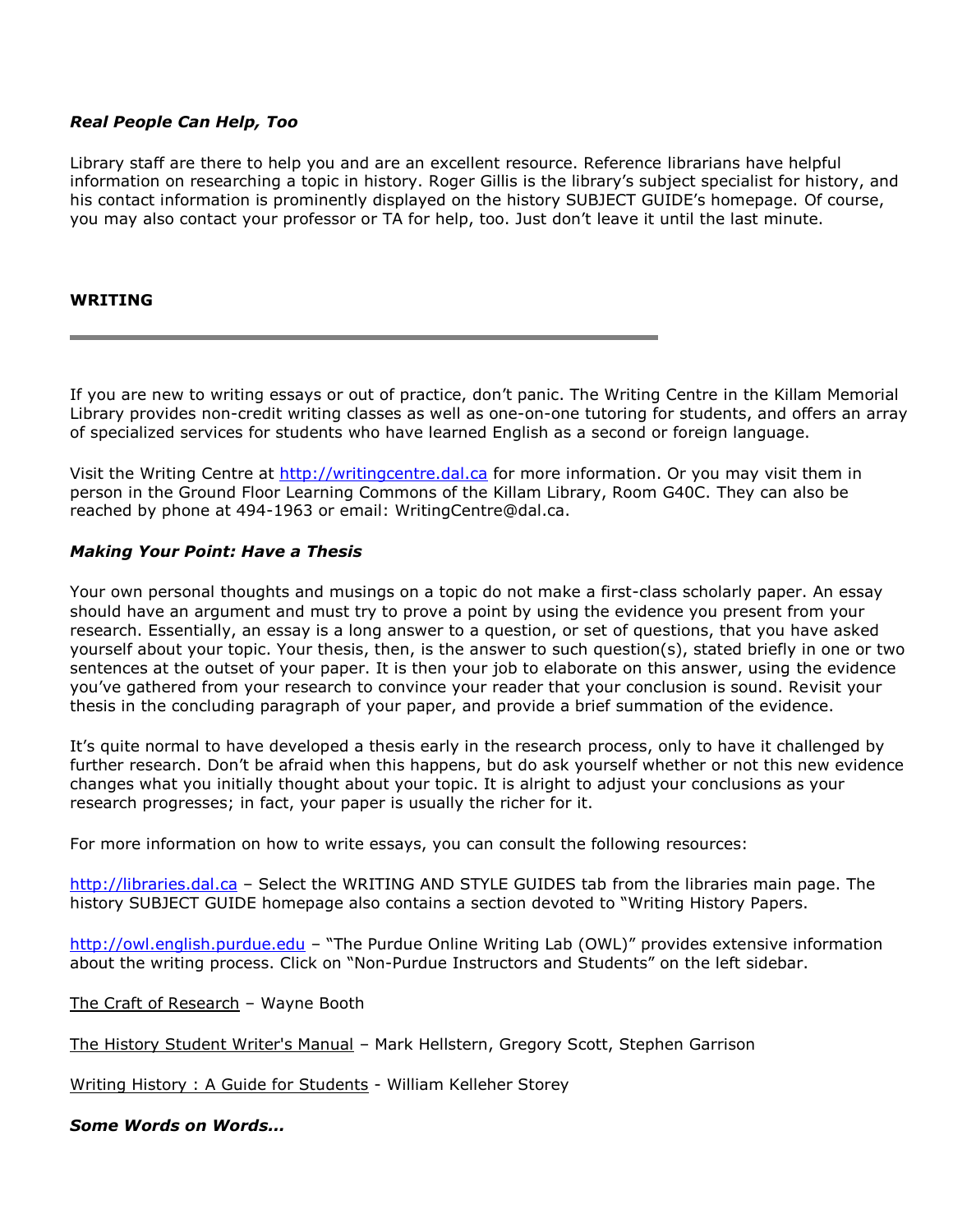As you will no doubt have discovered from reading your course syllabi, style, grammar, spelling and proper punctuation all count towards your essay grade. This is not simply nit-picking or hoop-jumping on the part of your professors: language, particularly the written word, is the historian's primary tool and basic to the craft. Put simply, you might have the most brilliant ideas about the topic you've chosen, but if you cannot communicate those thoughts clearly, convincingly and intelligently, you might as well not have them at all.

So, the words you choose and how you use them to construct sentences and paragraphs are important. Equally important are the words other scholars have chosen, and how you incorporate them into your essay. It takes a great deal of hard work to write a scholarly book or article, and that is why an author's written words are considered their "intellectual property." An author's words and the ideas that they communicate, therefore, cannot be used by others without proper citation. You must give credit where credit is due.

We will come to proper citation shortly, but for now let's concentrate on how to incorporate others' words and ideas into your essay. You will have no doubt read a lot of material during the research phase, some of which you want to include in your essay as evidence to support your conclusions. This is done in two ways: by paraphrasing and by direct quotation. When you paraphrase, you take what an author wrote and put it into your own words – ENTIRELY into your own words. You cannot simply change a word here and there and think it fine – it's not. What follows is an example of an acceptable and an unacceptable paraphrase.

#### ORIGINAL TEXT:

"The late Tudor and early Stuart soldier has undergone a significant historical reappraisal over the course of the last three decades. Prior to the 1980s, scholars portrayed the early modern English soldiery as amateurish in the best of times and downright incompetent in the worst. The words 'decayed', 'dormant', 'inexperienced', 'inefficient' and 'isolated' were commonly used to describe him and the evidence supporting this gloomy portrait seemed, on the surface, to justify such criticisms. When a list of late Tudor and early Stuart military expeditions is drawn up, the failures clearly outweigh the successes – evidence that few historians could over look." (David Lawrence, "Reappraising the Elizabethan and Early Stuart Soldier: Recent Historiography on Early Modern English Military Culture," *History Compass* 9:1 (2011): 16.)

# UNACCEPTABLE:

The late Tudor and early Stuart soldier has been reappraised over the last thirty years. Before the 1980s, historians thought the early modern English soldier was amateurish and incompetent. They often used words like 'decayed', 'dormant', or 'inexperienced' to describe the English soldier and there was plenty of evidence to support these critical terms. When we look at late Tudor and early Stuart expeditions, the failures clearly outweigh the successes.

#### ACCEPTABLE:

For a long time, historians held the early modern English soldier in poor regard. Historians thought him not very experienced or capable, and contemporary English military endeavours largely supported this conclusion. Over the past twenty years, however, many scholars have looked critically at this view of the English soldier.

Proper paraphrasing requires that you summarize an author's argument, and reiterate it succinctly in your own words. Think of it as summarizing for your reader what a particular author has to say. Paraphrasing also requires citation: you didn't know this about the English soldier until David Lawrence told you, so you must credit him properly for providing you with this information.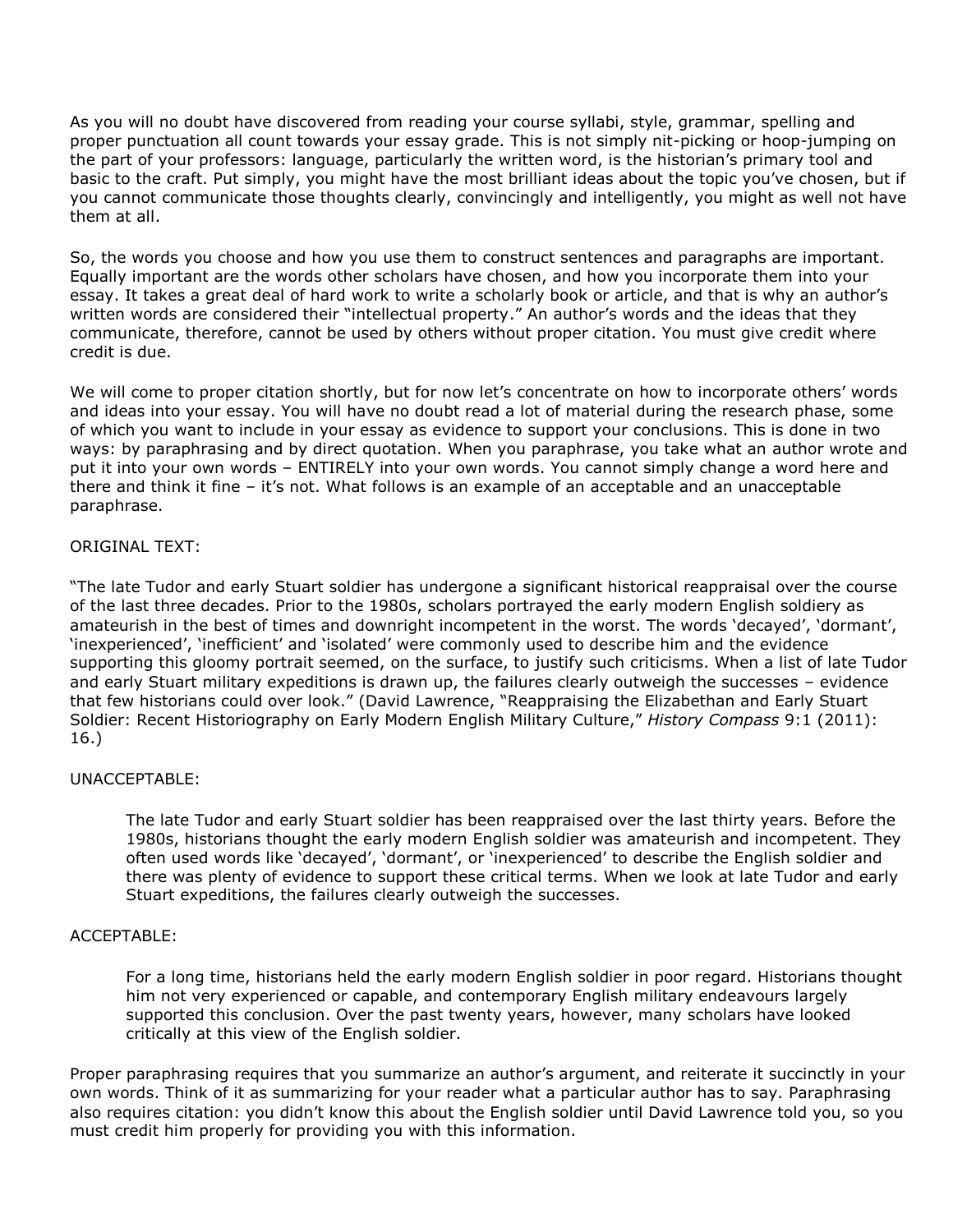Oftentimes, an author's words will creep into our own because we have not taken enough care during the research phase. Convert an author's words into your own *when you are taking your notes*, and try to write the paper from your notes, not directly from your sources. If you must take down the author's words, ensure that you place them in quotation marks in your notes and jot down the page number. This way, when you sit down to write, you will remember that those are the authors' words, not yours.

It is acceptable, and often helpful, to use the author's name in the sentence in which you are going to discuss that author's ideas. Using the above example, one could say: "According to David Lawrence, for a long time historians held the early modern English soldier in poor regard." Remember, YOU STILL NEED TO PROVIDE A CITATION, even though you have mentioned the author's name. (Also: the first time you use an author's name in your paper, you must use both their first and last name. If you mention them again, you may just use their last name. Never use only an author's first name.)

Sometimes, an author will use a phrase or sentence that you feel is particularly artful, or sums up exactly what you want to convey in a way you don't want to change. If this is the case, you may put those words into your essay using a direct quotation. Here, you use the author's EXACT words and place them between quotation marks. This, of course, also requires proper citation.

As a general rule, it is better to quote directly from your primary sources rather than your secondary ones. Avoid overusing direct quotations. Your paper should be almost entirely your own words, with wellchosen direct quotations, derived mostly from primary sources, to help drive home your points.

# **CITATIONS**

There are two kinds of citations that you **MUST** include in your essay: **footnotes or endnotes** and a **bibliography**. A footnote or endnote is made by placing a number directly following a passage, idea or quote from a source you are using in your paper. In a **footnote**, the number that appears in the text of your essay will also appear at the bottom of the page you are typing and will provide a space for you to enter the specifics about your quote or passage – where it came from, who wrote it, etc. An **endnote** works in the same way, except the corresponding reference information is placed at the end of the paper, on a separate page. Most word processing programs will perform footnote or endnote functions automatically for you.

The second type of citation, a **bibliography,** appears on a separate sheet at the end of the paper and is formatted differently. It lists the publication information of all the sources you have used to write the paper, including those you have consulted but not cited directly in your paper.

Citation styles vary across disciplines and in different countries. The following models and examples follow North American standards of historical writing, established by the University of Chicago Press in what is now a massive tome entitled *The Chicago Manual of Style*, first published in 1937. Like many important tools, it is now available online. *The Chicago Manual of Style Online* may be accessed via the history SUBJECT GUIDE homepage on the Dal libraries website. In print, you might also consult the shortened version: Kate L. Turabian, *A Manual for Writers of Term Papers, Theses, and Dissertations: Chicago Style for Students and Researchers*. Use the most recent edition, the ninth, published in 2018. You will find it in the reference section of the Killam library, call number LB 2369 T8 2007. Since it is reference material, you may only use it in the library. The book also retails for about \$20 from major book sellers, and is not a bad investment if you can spare the cash. Turabian's *Manual* is most useful for more detailed models, examples, and special cases. What follows is a brief overview of correct citation formats; for more information, and more particular cases, consult *The Chicago Manual*.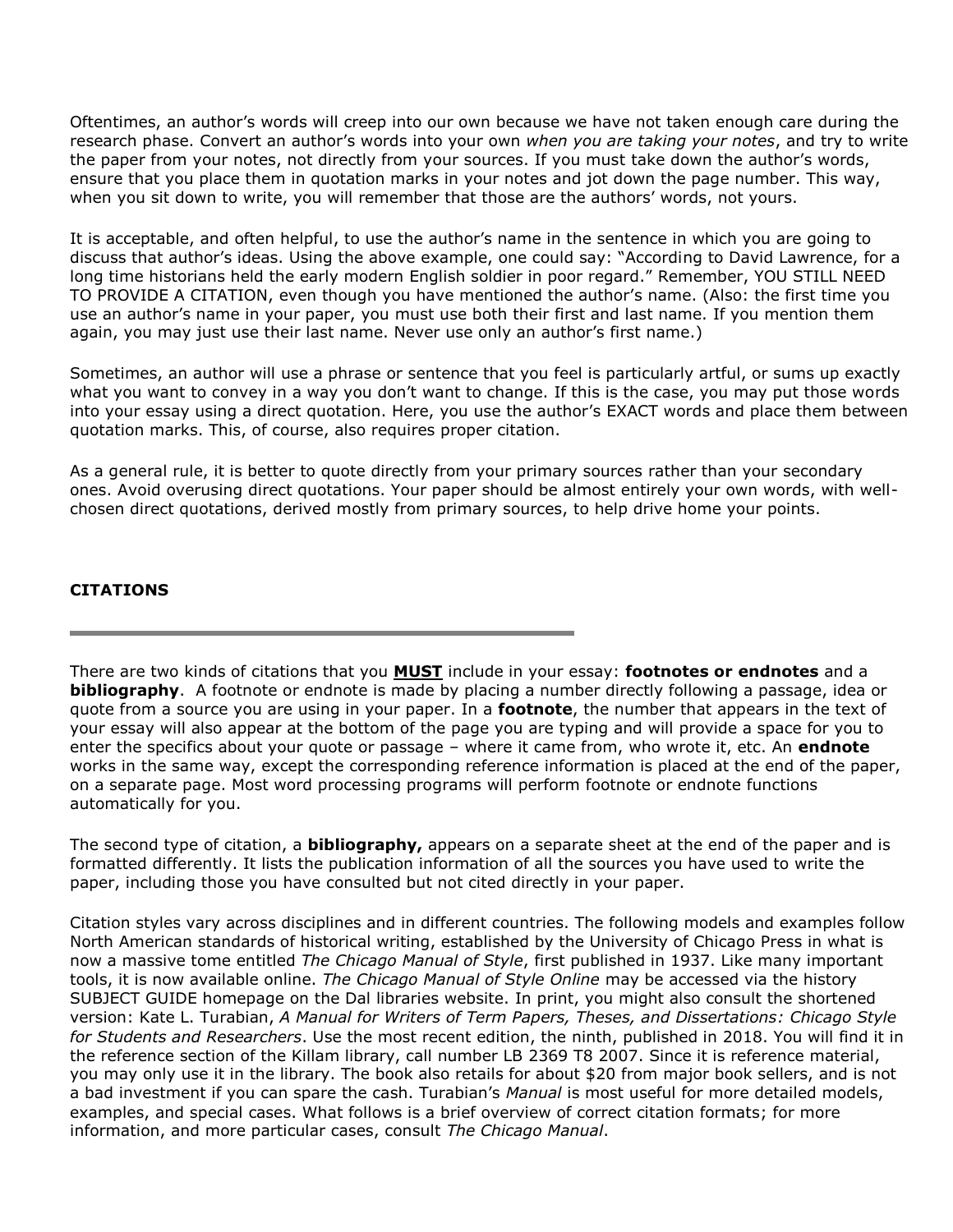# *Footnote/Endnote Style*

Include the **author's name**, the **title of the book (underlined or** *italicized***)**, the **publication information in brackets (place: publisher, date)** and the **page number(s)** where your passage or idea can be located. Play close attention to punctuation in the following examples.

# **A. First Full Reference** to:

Books**:** 

1. Bruce G. Trigger, *Natives and Newcomers: Canada's "Heroic Age" Reconsidered* (Montreal: McGill-Queens University Press, 1985), 109.

1. David Blackbourn and Geoff Eley, *The Peculiarities of German History: Bourgeois Society and Politics in Nineteenth-Century Germany* (Oxford: Oxford University Press, 1984), 276- 78.

• Journal Articles:

2. Peter N. Moogk, "'Thieving Buggers' and 'Stupid Sluts': Insults in Popular Culture in New France," *William and Mary Quarterly* 36, no. 4 (October, 1979): 524-26.

• Chapters in an edited collection:

3. Karen Dubinsky, "'Maidenly Girls or 'Designing Women'? The Crime of Seduction in Turnof-the-Century Ontario," in *Gender and Conflicts: New Essays in Women's History*, ed. F. Iacovetta and M. Valverde (Toronto: University of Toronto Press, 1992), 35.

Government Documents:

4. Nova Scotia House of Assembly (hereafter NSHA), Standing Committee on Social Development (hereafter SCSD), *Debates of the House of Assembly*, 10 September 1960, s-6.

Unpublished primary documents:

5. Nova Scotia Archives and Records Management (NSARM), *Coroner's Inquest Reports*, RG 49, vol. 110, no. 34.

• Newspaper articles:

6. "In Your Face, Always," *Globe and Mail*, 6 June 2002, sec. 2A, p. 3.

• Internet sources

For the most up-to-date information on the citation of all manner of electronic sources (ebook editions, blogs, online only journals, even email messages), see *The Chicago Manual of Style Online*. What follows here is a basic website citation.

7. Jonathan Smele, "War and Revolution in Russia 1914-1921," BBC-History-World Wars, last modified 10 March 2011, [http://www.bbc.co.uk/history/worldwars/wwone/eastern\\_front\\_01.shtml](http://www.bbc.co.uk/history/worldwars/wwone/eastern_front_01.shtml)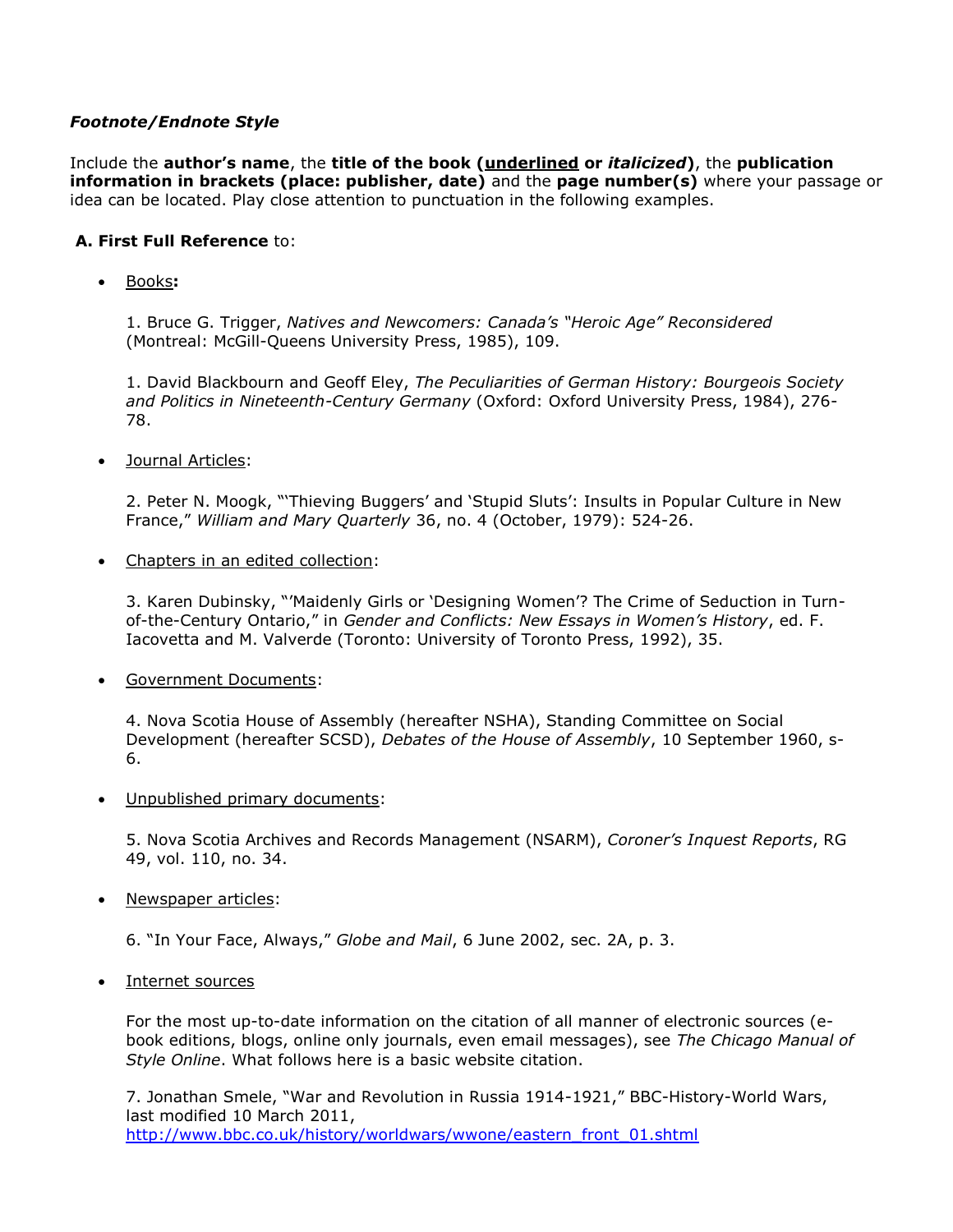If a "last modified" date is not included in the material, provide the date you accessed the material.

#### **B. Subsequent References**

With history, there are few shortcuts to doing anything - so take them when you can get them. It isn't necessary to repeat the format of the above mentioned citations every time you refer to them in an essay. The following are a few shortcuts to subsequent references of the same material in your essay:

 Previously cited books (the author's last name, a shortened version of the title or a keyword from it and the page number):

2. Blackbourn and Eley, *Peculiarities*, 173-75.

Previously cited articles (keywords from title in quotations):

3. Moogk, "Thieving Buggers," 530.

Previously cited government documents or unpublished primary sources:

4. NSHA, SCSD, *Debates*, ps-10. 5. NSARM, RG 49, vol. 110, no. 34.

A reference to the immediately preceding source, taken from same page as previous reference:

6. *Ibid*. OR a shortened citation, as above (e.g., Blackbourn and Eley, *Peculiarities*, 174.)

• A reference to the immediately preceding source, taken from a different page

7. *Ibid.*, 11. OR a shortened citation, as above (e.g., Blackbourn and Eley, *Peculiarities*, 174.)

(Note that "*Ibid*." is an abbreviation for *ibidem,* Latin for "in the same place." It must be underlined or italicized and requires a period. Note, too, that the Chicago Manual now discourages use of 'Ibid.', given its unhelpfulness in electronic publications and recommends instead a short citation.

If you are unsure, ask – don't omit a citation simply because you are unsure of the appropriate style.

#### *Bibliographic Entries*

Bibliographies should be alphabetized by the last name of the author, or by other elements as illustrated below. Bibliographic entries are NOT numbered. Note the differences in format and punctuation: inverted names of author (last name first), periods instead of commas, hanging paragraphs (Hanging paragraphs are the opposite of conventional paragraphs. As you will see, the first line overhangs the rest of the text). In cases where the book or article possesses multiple authors, the name of the FIRST author is inverted, while the rest of the author's names are listed first-name-first. Note also that bibliographic entries for journal articles contain the page ranges for the whole article.

Using the aforementioned sources, your bibliography should appear something like this: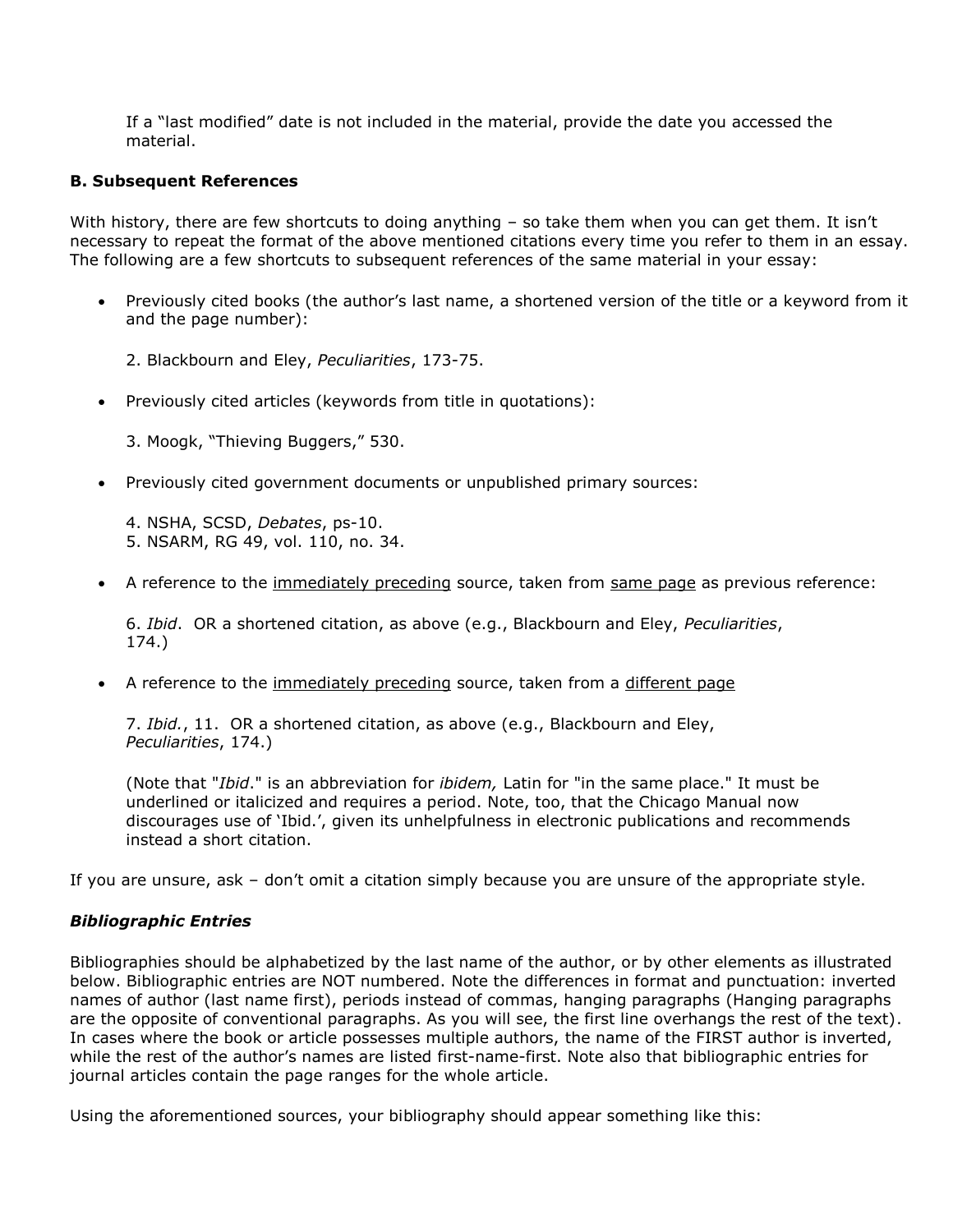- Blackbourn, David and Geoff Eley. *The Peculiarities of German History: Bourgeois Society and Politics in Nineteenth-Century Germany*. Oxford: Oxford University Press, 1984.
- Dubinsky, Karen. "'Maidenly Girls or 'Designing Women'? The Crime of Seduction in Turn-ofthe-Century Ontario." In *Gender and Conflicts: New Essays in Women's History*, ed. F. Iacovetta and M. Valverde, 27-66. Toronto: University of Toronto Press, 1992.

(or more generally):

- Iacovetta, F. and M. Valverde, eds. *Gender and Conflicts: New Essays in Women's History*. Toronto: University of Toronto Press, 1992.
- Moogk, Peter N. "'Thieving Buggers' and Stupid Sluts': Insults in Popular Culture in New France." *William and Mary Quarterly* 36, no. 4 (October 1979): 524-47.
- Nova Scotia. Archives and Records Management. *Coroner's Inquest Reports*. RG 49, vol. 110.
- Nova Scotia. House of Assembly. Standing Committee on Social Development. *Debates of the House of Assembly*.10 September 1960.
- Trigger, Bruce G. *Natives and Newcomers: Canada's "Heroic Age" Reconsidered*. Montreal: McGill-Queens University Press, 1985.

Again, the above is meant as a rough guide. For more detailed information, please consult *The Chicago Manual.*

#### **Plagiarism**

Plagiarism, using another's work without proper attribution, is not just unethical, it's a crime. Plagiarism occurs when one takes another's work and presents it in such a way as to make the reader believe it was the writer's own. It is both theft and fraud: you are stealing someone's "intellectual property" by not crediting them for their ideas, and then you are deceiving the reader by claiming that property as your own. It is also plagiarism if you turn in someone else's paper or assignment under your name, or if you purchase a paper to turn in. In both cases, you are still claiming authorship of something you did not create.

It's important for all students to realize that plagiarism can occur through carelessness, even if there is no demonstrable intent to plagiarize. Go to Dalhousie's web page devoted to Academic Integrity, [http://academicintegrity.dal.ca](http://academicintegrity.dal.ca/) and familiarize yourself with Dalhousie's policies. Here, you will also find tools to help you avoid accidental plagiarism. (FYI: "Academic Integrity" is an umbrella term that refers to all manner of cheating, but plagiarism is a big part of it). If you are still uncertain about how to avoid committing plagiarism, consult with your instructor **before turning in any written assignment.**

Below is the most recent statement on plagiarism. You will find it on all your class syllabi. Read it and understand it.

"At Dalhousie University, we are guided in all of our work by the values of academic integrity: honesty, trust, fairness, responsibility and respect. As a student, you are required to demonstrate these values in all of the work you do. The University provides policies and procedures that every member of the university community is required to follow to ensure academic integrity. (read more: [https://www.dal.ca/dept/university\\_secretariat/academic-integrity.html](https://www.dal.ca/dept/university_secretariat/academic-integrity.html) "